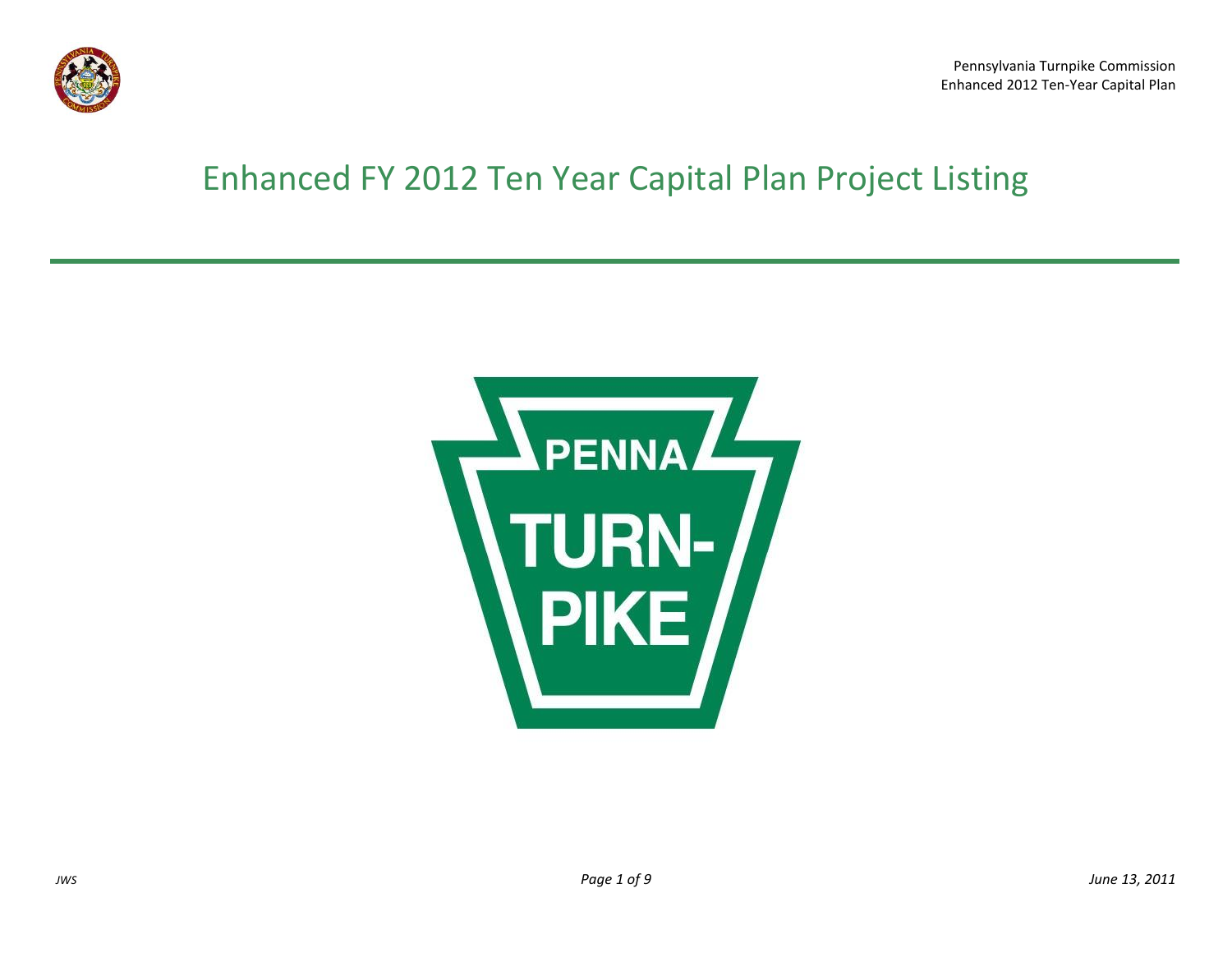

|                                    |                                  |             |             |             |             | <b>ENHANCED FY 2012 TEN - YEAR CAPITAL PLAN SUMMARY</b> |             |             |              |             |              |               |
|------------------------------------|----------------------------------|-------------|-------------|-------------|-------------|---------------------------------------------------------|-------------|-------------|--------------|-------------|--------------|---------------|
| Program                            | Category                         | FY 2012     | FY 2013     | FY 2014     | FY 2015     | FY 2016                                                 | FY 2017     | FY 2018     | FY 2019      | FY 2020     | FY 2021      | <b>TOTALS</b> |
|                                    | Roadway/Safety                   | 89,540,000  | 96,298,750  | 93,200,944  | 61,030,072  | 56,899,928                                              | 59,990,035  | 63,859,814  | 50,954,784   | 62,350,908  | 68,144,868   | 702,270,103   |
|                                    | Bridge, Tunnels & Misc Structure | 48,230,000  | 108,650,000 | 137,106,563 | 56,350,145  | 37,409,250                                              | 25,891,561  | 62,569,096  | 65,395,154   | 205,948,933 | 205,933,790  | 953,484,492   |
|                                    | <b>Total Reconstruction</b>      | 237,500,000 | 212,380,000 | 277,238,925 | 374,075,820 | 389,584,059                                             | 345,735,484 | 343,945,640 | 433,720,001  | 288,907,903 | 272,988,340  | 3,176,076,171 |
|                                    | Interchange                      | 59,780,000  | 54,140,500  | 69,131,125  | 88,982,291  | 103,563,951                                             | 151,964,463 | 108,481,783 | 25,063,901   | 20,410,540  | 22,078,937   | 703,597,491   |
|                                    | <b>Highway Miscellaneous</b>     | 21,230,000  | 18,412,771  | 15,510,406  | 15,150,470  | 16,732,252                                              | 17,627,399  | 18,614,872  | 19,575,446   | 20,265,117  | 20,903,489   | 184,022,222   |
| Highway                            | <b>Total Highway</b>             | 456,280,000 | 489,882,021 | 592,187,963 | 595,588,797 | 604,189,439                                             | 601,208,942 | 597,471,205 | 594,709,287  | 597,883,401 | 590,049,423  | 5,719,450,479 |
|                                    | Re-capitalization                | 1,785,000   | 5,473,500   | $\Omega$    | 1,061,208   | 1,147,523                                               | 1,185,174   | 466,286     | 218,145      | 541,532     | 1,362,897    | 13,241,266    |
|                                    | Sustainment                      | 10,999,980  | 11,080,250  | 10,149,038  | 12,373,685  | 13,380,118                                              | 13,848,422  | 14,333,117  | 14,834,776   | 15,353,993  | 14,780,622   | 131,134,002   |
|                                    | Compliance                       | 4,900,000   | 3,075,000   | 3,151,875   | 4,244,832   | 4,590,092                                               | 4,750,745   | 4,917,021   | 5,089,117    | 5,267,236   | 6,133,038    | 46,118,957    |
|                                    | New Energy Initiative            | 1,295,494   | 938,824     | 973,912     | 921,102     | 1,090,147                                               | 1,128,302   | 1,167,793   | 1,208,665    | 1,250,969   | 1,465,066    | 11,440,273    |
|                                    | Facilities Design                | 15,322,992  | 18,874,194  | 27,658,034  | 15,387,516  | 15,749,269                                              | 16,033,765  | 16,594,947  | 17,175,770   | 17,776,922  | 17,036,217   | 177,609,626   |
| <b>FEMO</b>                        | <b>Total FEMO</b>                | 34,303,466  | 39,441,768  | 41,932,858  | 33,988,343  | 35,957,149                                              | 36,946,409  | 37,479,164  | 38,526,474   | 40,190,653  | 40,777,840   | 379,544,124   |
|                                    | Fleet Equipment                  | 14,831,250  | 10,922,335  | 12,794,898  | 8,771,187   | 8,583,319                                               | 9,534,557   | 12,090,053  | 12,427,895   | 12,964,726  | 19,731,213   | 122,651,433   |
| <b>Fleet Equipment</b>             | <b>Total Fleet Equipment</b>     | 14,831,250  | 10,922,335  | 12,794,898  | 8,771,187   | 8,583,319                                               | 9,534,557   | 12,090,053  | 12,427,895   | 12,964,726  | 19,731,213   | 122,651,433   |
|                                    | Functional Business Software     | 3,675,000   | 13,145,625  | 13,553,063  | 21,818,436  | 11,136,711                                              | 11,698,710  | 12,415,479  | 13,295,318   | 9,085,982   | 13,015,670   | 122,839,994   |
|                                    | Infrastructure HW / SW           | 7,340,000   | 3,884,750   | 3,981,869   | 4,234,220   | 4,532,716                                               | 4,928,898   | 4,855,559   | 5,279,959    | 4,806,353   | 1,362,897    | 45,207,221    |
|                                    | Toll Collect / Operations        | 18,224,746  | 768,750     | 525,313     | 530,604     | 573,762                                                 | 593,843     | 614,628     | 636,140      | 0           | $\mathbf 0$  | 22,467,784    |
| <b>Technology</b>                  | <b>Total Technology</b>          | 29,239,746  | 17,799,125  | 18,060,244  | 26,583,260  | 16,243,188                                              | 17,221,451  | 17,885,665  | 19,211,417   | 13,892,335  | 14,378,567   | 190,514,999   |
| <b>Total Enhanced Capital Plan</b> |                                  | 534,654,462 | 558,045,250 | 664,975,962 | 664,931,588 | 664,973,096                                             | 664,911,359 | 664,926,087 | 664,875,073  | 664,931,115 | 664,937,043  | 6,412,161,035 |
| <b>Federally Reimbursed Funds</b>  |                                  | 9,120,000   | 9,500,000   | 5,740,000   | 23,000,000  | 61,200,000                                              | 74,100,000  | 31,500,000  | $\mathbf{0}$ | 0           | $\mathbf{0}$ | 214,160,000   |
| <b>PTC Funds</b>                   |                                  | 525,534,462 | 548,545,250 | 659,235,962 | 641,931,588 | 603,773,096                                             | 590,811,359 | 633,426,087 | 664,875,073  | 664,931,115 | 664,937,043  | 6,198,001,035 |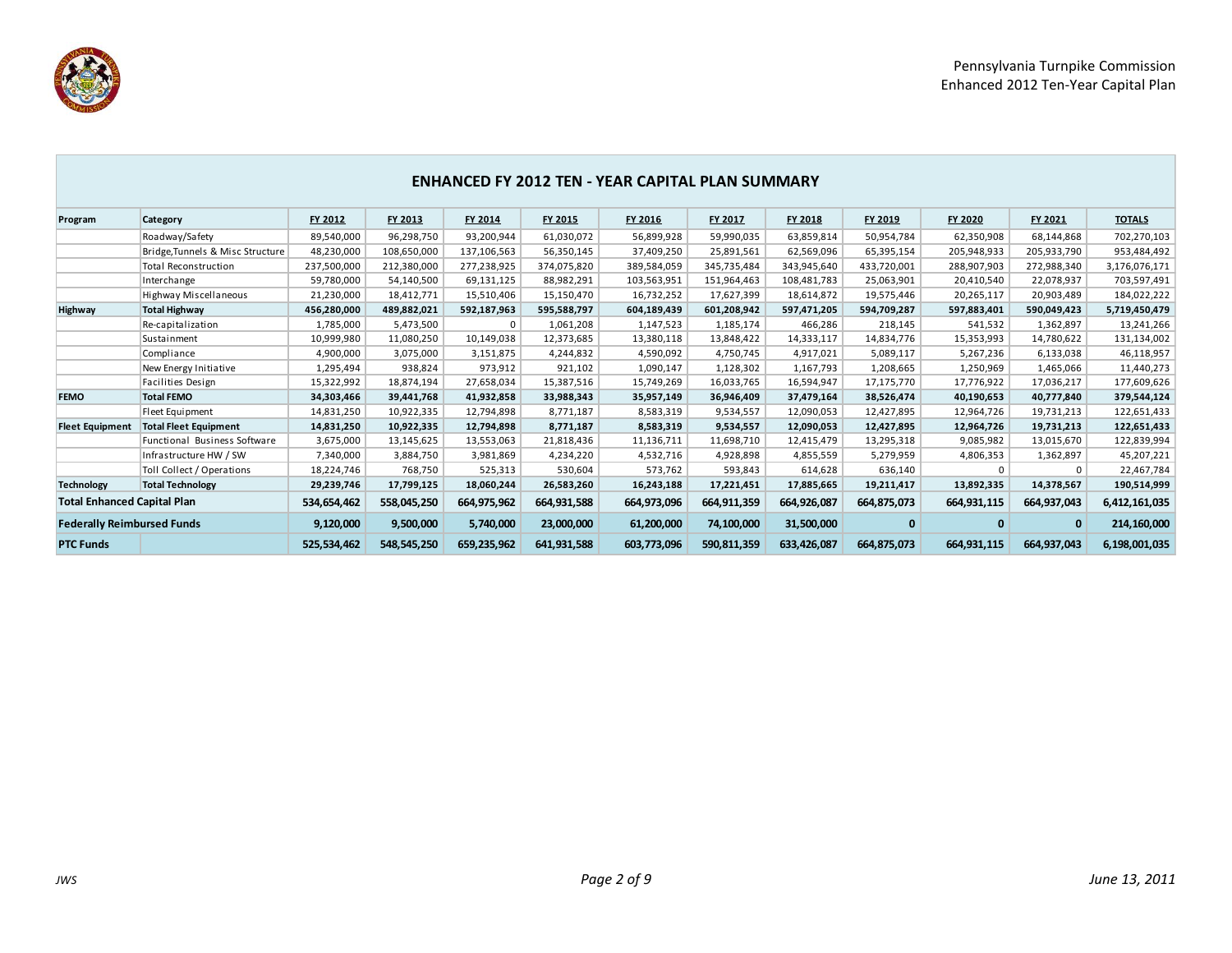

|                | <b>ENHANCED HIGHWAY PROGRAM FY 2012 TEN - YEAR CAPITAL PLAN</b> |                                           |            |            |            |            |            |            |            |            |            |            |              |
|----------------|-----------------------------------------------------------------|-------------------------------------------|------------|------------|------------|------------|------------|------------|------------|------------|------------|------------|--------------|
| Category       | Project                                                         | <b>Description</b>                        | FY 2012    | FY 2013    | FY 2014    | FY 2015    | FY 2016    | FY 2017    | FY 2018    | FY 2019    | FY 2020    | FY 2021    | <b>Total</b> |
| Roadway/Safety | A-025.67R001                                                    | Bituminous Overlay MP A25.67-A31.13       | 2,600,000  |            |            |            |            |            |            |            |            |            | 2,600,000    |
| Roadway/Safety | A-059.00R001                                                    | Bituminous Overlay, MP A59-A73            | 100,000    | 2,818,750  | 13,868,250 | 2,653,020  |            |            |            |            |            |            | 19,440,020   |
| Roadway/Safety | A-078.00R001                                                    | MP A78-A88 Bit Overlay/Med Barrier Inst.  | 12,200,000 | 1,947,500  |            |            |            |            |            |            |            |            | 14,147,500   |
| Roadway/Safety | A-094.59R001                                                    | Pocono Interchange Ramp Widening          | 150,000    | 1,332,500  |            |            |            |            |            |            |            |            | 1,482,500    |
| Roadway/Safety |                                                                 | 0 MP A95 - A105 Bituminous Overlay        | 100,000    | 1,281,250  | 8,089,813  |            |            |            |            |            |            |            | 9,471,063    |
| Roadway/Safety | A-120.40R001                                                    | MP A120.4-A125 Bituminous Overlay         | 2,200,000  |            |            |            |            |            |            |            |            |            | 2,200,000    |
| Roadway/Safety | C-000.00R001                                                    | Breezewood Connector Bit Overlay          | 220,000    |            |            |            |            |            |            |            |            |            | 220,000      |
| Roadway/Safety | EN-00028                                                        | Access Ramp Construction - Systemwide     | 530,000    | 1,691,250  | 1,166,194  | 1,231,001  | 1,417,191  | 1,377,716  | 737,553    |            |            |            | 8,150,905    |
| Roadway/Safety | EN-00029                                                        | Conc Median Barrier Install - Systemwide  | 500,000    | 1,588,750  | 3,572,125  | 4,244,832  |            |            |            |            |            |            | 9,905,707    |
| Roadway/Safety | EN-00033                                                        | O/E Roadway Paving/Repairs - Systemwide   |            |            | 1,838,594  | 15,334,456 | 18,417,744 | 19,062,365 | 19,729,548 | 20,420,082 | 21,134,785 | 21,874,503 | 137,812,076  |
| Roadway/Safety | EN-00039                                                        | Mill and Pave Projects - Systemwide       |            |            | 5,883,500  | 8,171,302  | 33,622,424 | 38,362,268 | 42,163,458 | 29,262,423 | 39,899,314 | 46,270,365 | 243,635,053  |
| Roadway/Safety | EN-00045                                                        | Attenuator Replacement at Interchanges    | 1,000,000  | 1,025,000  | 1,050,625  | 1,061,208  | 1,147,523  | 1,187,686  | 1,229,255  | 1,272,279  | 1,316,809  |            | 10,290,386   |
| Roadway/Safety | EN-00047                                                        | Service Plaza Projects - Systemwide       | 1,500,000  | 512,500    |            |            |            |            |            |            |            |            | 2,012,500    |
| Roadway/Safety | EN-00088                                                        | CY 10 Open-End Roadway Paving & Repairs   | 1,000,000  |            |            |            |            |            |            |            |            |            | 1,000,000    |
| Roadway/Safety | EN-00090                                                        | AKH Pavement Joint Sealing & Repair       | 1,650,000  | 1,537,500  |            |            |            |            |            |            |            |            | 3,187,500    |
| Roadway/Safety | EN-00091                                                        | BVE Pavement Joint Sealing & Repair       | 100,000    | 1,588,750  | 1,575,938  |            |            |            |            |            |            |            | 3,264,688    |
| Roadway/Safety | EN-00097                                                        | CY 11 Open-End Roadway Paving & Repairs   | 9,800,000  |            |            |            |            |            |            |            |            |            | 9,800,000    |
| Roadway/Safety | EN-00105                                                        | CY 12 Open-End Roadway Paving & Repairs   | 1,800,000  | 12,300,000 |            |            |            |            |            |            |            |            | 14,100,000   |
| Roadway/Safety | EN-00118                                                        | CY 13 Open-End Roadway Paving & Repairs   | 50,000     | 1,845,000  | 15,129,000 |            |            |            |            |            |            |            | 17,024,000   |
| Roadway/Safety | M-030.00R001                                                    | MP M30-M30.4 Roadway Reconstruction       | 6,600,000  |            |            |            |            |            |            |            |            |            | 6,600,000    |
| Roadway/Safety | M-034.50R001                                                    | MP M34.5-M36.5 Pave Jt Seal/Repair&I-70   | 1,700,000  |            |            |            |            |            |            |            |            |            | 1,700,000    |
| Roadway/Safety | T-048.00R001                                                    | MP 48-57 Bituminous Overlay               | 1,200,000  |            |            |            |            |            |            |            |            |            | 1,200,000    |
| Roadway/Safety |                                                                 | 0 Pittsburgh IC Ramps, Bituminous Overlay | 20,000     | 2,665,000  |            |            |            |            |            |            |            |            | 2,685,000    |
| Roadway/Safety | T-085.00R002                                                    | Micro Surfacing and Shoulder Repair       | 2,100,000  |            |            |            |            |            |            |            |            |            | 2,100,000    |
| Roadway/Safety |                                                                 | 0 MP 94-99 Bituminous Overlay             | 1,500,000  | 3,587,500  |            |            |            |            |            |            |            |            | 5,087,500    |
| Roadway/Safety | T-099.00R001                                                    | MP 99-102 Bituminous Overlay              | 4,200,000  |            |            |            |            |            |            |            |            |            | 4,200,000    |
| Roadway/Safety |                                                                 | 0 MP 102-109 Bituminous Overlay           | 1,500,000  | 5,637,500  |            |            |            |            |            |            |            |            | 7,137,500    |
| Roadway/Safety | T-109.00R001                                                    | Micro Surfacing MP 108.95 to MP 121.83    | 1,950,000  |            |            |            |            |            |            |            |            |            | 1,950,000    |
| Roadway/Safety | T-109.91R001                                                    | Somerset Interchange Access Road Improve  | 1,400,000  | 4,920,000  | 1,786,063  |            |            |            |            |            |            |            | 8,106,063    |
| Roadway/Safety | T-122.00R001                                                    | Bituminous Overlay MP 122-129 EB          | 2,200,000  | 1,947,500  |            |            |            |            |            |            |            |            | 4,147,500    |
| Roadway/Safety | T-129.00R001                                                    | MP 129-138 Bit Overlay                    | 9,250,000  |            |            |            |            |            |            |            |            |            | 9,250,000    |
| Roadway/Safety | T-142.00R001                                                    | Bituminous Overlay, MP 142-148            | 100,000    | 1,383,750  | 7,249,313  |            |            |            |            |            |            |            | 8,733,063    |
| Roadway/Safety | T-180.00R001                                                    | MP 180-186 Bituminous Overlay             | 4,900,000  |            |            |            |            |            |            |            |            |            | 4,900,000    |
| Roadway/Safety | T-187.00R001                                                    | MP 187-192 Bituminous Overlay             | 1,110,000  | 2,255,000  |            |            |            |            |            |            |            |            | 3,365,000    |
| Roadway/Safety |                                                                 | 0 MP 197.5 - 199.3 Bituminous Overlay     | 50,000     | 1,178,750  | 1,575,938  |            |            |            |            |            |            |            | 2,804,688    |
| Roadway/Safety |                                                                 | 0 MP 222-236 Bituminous Overlay           | 3,000,000  | 12,300,000 |            |            |            |            |            |            |            |            | 15,300,000   |
| Roadway/Safety | T-241.87R001                                                    | Harrisburg West I/C Bit Overlay           | 50,000     | 51,250     | 2,101,250  |            |            |            |            |            |            |            | 2,202,500    |
| Roadway/Safety | T-248.00R001                                                    | Bituminous Overlay, MP 248-255            | 100,000    | 102,500    | 1,733,531  | 7,959,060  |            |            |            |            |            |            | 9,895,091    |
| Roadway/Safety |                                                                 | 0 MP 255 - 263 Bituminous Overlay         |            | 102,500    | 2,363,906  | 10,718,201 |            |            |            |            |            |            | 13,184,607   |
| Roadway/Safety |                                                                 | 0 MP 263 - 268 Bituminous Overlay         | 100,000    | 1,742,500  | 5,463,250  |            |            |            |            |            |            |            | 7,305,750    |
| Roadway/Safety | T-292.00R001                                                    | MP 292-299 Bituminous Overlay             | 6,100,000  |            |            |            |            |            |            |            |            |            | 6,100,000    |
| Roadway/Safety | T-299.00R001                                                    | MP 299-306 Bituminous Overlay             | 2,210,000  | 9,020,000  |            |            |            |            |            |            |            |            | 11,230,000   |
| Roadway/Safety | T-306.00R001                                                    | Pav't Repairs&Micro Surfacing, MP 306-326 | 100,000    | 2,306,250  | 8,089,813  |            |            |            |            |            |            |            | 10,496,063   |
| Roadway/Safety | T-311.93R001                                                    | Downingtown I/C Bit. Overlay              | 100,000    | 2,050,000  |            |            |            |            |            |            |            |            | 2,150,000    |
| Roadway/Safety | T-333.33R001                                                    | Mid County I/C Pave Joint Seal/Repair     |            |            | 210,125    | 1,485,691  | 2,295,046  |            |            |            |            |            | 3,990,862    |
| Roadway/Safety | T-334.00R001                                                    | MP 334-340 Bituminous Overlay             | 100,000    | 2,255,000  | 8,089,813  |            |            |            |            |            |            |            | 10,444,813   |
| Roadway/Safety | T-340.00R001                                                    | MP 340-345.75 Bituminous Overlay          |            | 102,500    | 2,363,906  | 8,171,302  |            |            |            |            |            |            | 10,637,708   |
| Roadway/Safety | T-345.75R001                                                    | MP 345.75-351 Bituminous Overlay          | 2,300,000  | 6,765,000  |            |            |            |            |            |            |            |            | 9,065,000    |
| Roadway/Safety |                                                                 | 0 MP 352 - 359 Bituminous Overlay         | 100,000    | 6,457,500  |            |            |            |            |            |            |            |            | 6,557,500    |
| Roadway/Safety | Result                                                          |                                           | 89,540,000 | 96,298,750 | 93,200,944 | 61,030,072 | 56,899,928 | 59,990,035 | 63,859,814 | 50,954,784 | 62,350,908 | 68,144,868 | 702,270,103  |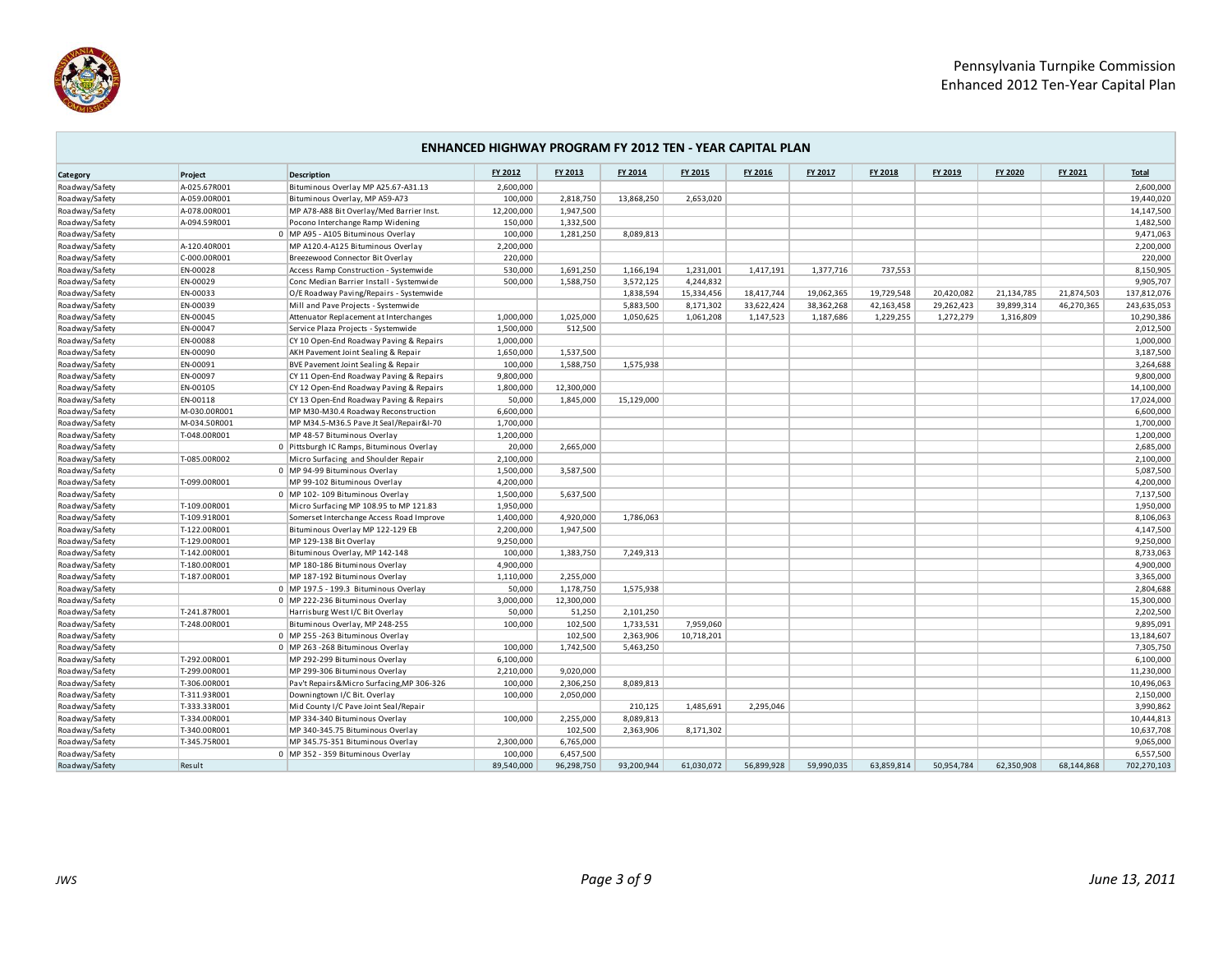

| <b>ENHANCED HIGHWAY PROGRAM FY 2012 TEN - YEAR CAPITAL PLAN</b>                                    |          |                                                                                   |                      |             |             |            |                      |            |            |            |             |             |                         |
|----------------------------------------------------------------------------------------------------|----------|-----------------------------------------------------------------------------------|----------------------|-------------|-------------|------------|----------------------|------------|------------|------------|-------------|-------------|-------------------------|
| Category                                                                                           | Project  | <b>Description</b>                                                                | FY 2012              | FY 2013     | FY 2014     | FY 2015    | FY 2016              | FY 2017    | FY 2018    | FY 2019    | FY 2020     | FY 2021     | <b>Total</b>            |
| Bridge, Tunnels & Misc Structure   A-030.905001                                                    |          | NB-150/NB-152 Mainline Replacements                                               | 100,000              |             |             |            |                      |            |            |            |             |             | 100,000                 |
| Bridge, Tunnels & Misc Structure A-051.365001                                                      |          | NB-323/327/328 Mainline Replacements                                              | 10,000               |             |             |            |                      |            |            |            |             |             | 10,000                  |
| Bridge, Tunnels & Misc Structure   A-056.04S001                                                    |          | Allentown S.P. Ramp Bridge Replacement                                            | 300,000              | 307,500     | 2,101,250   | 5,306,040  |                      |            |            |            |             |             | 8,014,790               |
| Bridge, Tunnels & Misc Structure   A-057.66S001                                                    |          | NB-350/355/363 Mainline Replacements                                              | 10,000               |             |             |            |                      |            |            |            |             |             | 10,000                  |
| Bridge, Tunnels & Misc Structure A-066.54S001                                                      |          | NB-387/389/394/506 Bridge Painting                                                | 100,000              | 1,537,500   |             |            |                      |            |            |            |             |             | 1,637,500               |
| Bridge, Tunnels & Misc Structure   A-068.535002                                                    |          | MP A68.53 NB-391 Mainline Replacement                                             | 200,000              | 4,100,000   | 15,759,375  | 10,612,080 | 4,819,597            |            |            |            |             |             | 35,491,052              |
| Bridge, Tunnels & Misc Structure A-070.265004                                                      |          | 2011-12 Lehigh Tunnel In-Depth Insp                                               | 300,000              | 410,000     |             |            |                      |            |            |            |             |             | 710,000                 |
| Bridge, Tunnels & Misc Structure   A-074.275001                                                    |          | Lehigh/Pohopoco Bridge Replacement                                                | 12,500,000           | 5,125,000   |             |            |                      |            |            |            |             |             | 17,625,000              |
| Bridge, Tunnels & Misc Structure   A-076.09S001                                                    |          | MP A76.09 NB-531 Mainline Replacement                                             | 700,000              | 2,050,000   | 16,810,000  | 4,244,832  |                      |            |            |            |             |             | 23,804,832              |
| Bridge, Tunnels & Misc Structure   A-088.595001                                                    |          | NB-610 Hawk Falls Bridge Replacement                                              | 500,000              | 1,025,000   | 1,575,938   | 1,591,812  | 1,721,285            | 1,781,529  | 1,843,883  | 6,361,396  | 65,840,452  | 27,257,947  | 109,499,242             |
| Bridge, Tunnels & Misc Structure   A-114.645001                                                    |          | Wyoming Valley I/C Ramp Bridge Replace                                            | 1,000,000            | 5,125,000   | 525,313     |            |                      |            |            |            |             |             | 6,650,313               |
| Bridge, Tunnels & Misc Structure   A-128.875001                                                    |          | MP A128.87 NB-736 Overhead Replacement                                            | 1,500,000            | 3,587,500   |             |            |                      |            |            |            |             |             | 5,087,500               |
| Bridge, Tunnels & Misc Structure   A-129.70S001                                                    |          | Clarks Summit Bridge Redecking                                                    | 500,000              | 5,125,000   | 21,012,500  |            |                      |            |            |            |             |             | 26,637,500              |
| Bridge, Tunnels & Misc Structure   A-130.235001                                                    |          | MP A130.23 NB-751 Mainline Replacement                                            | 500,000              | 512,500     | 2,101,250   | 4,244,832  |                      |            |            |            |             |             | 7,358,582               |
| Bridge, Tunnels & Misc Structure   EN-00023                                                        |          | Tunnel Repairs - Systemwide                                                       |                      |             | 1,050,625   | 1,273,450  | 1,491,780            | 1,662,761  | 1,843,883  | 1,908,419  | 1,975,214   | 2,044,346   | 13,250,477              |
| Bridge, Tunnels & Misc Structure   EN-00024                                                        |          | Tunnel Exterior Upgrades - Systemwide                                             | 100,000              | 205,000     | 2,626,563   | 2,653,020  | 2,868,808            | 2,969,216  | 3,073,138  | 3,180,698  | 3,292,023   | 3,407,243   | 24,375,708              |
| Bridge, Tunnels & Misc Structure EN-00050                                                          |          | Biennial Bridge Inspection - Systemwide                                           |                      |             | 367,719     | 1,379,570  | 1,491,780            | 1,543,992  | 1,598,032  | 1,653,963  | 1,711,852   | 1,771,767   | 11,518,675              |
| Bridge, Tunnels & Misc Structure   EN-00051                                                        |          | Bridge Painting - Systemwide                                                      |                      | 1,537,500   | 1,575,938   | 1,591,812  | 1,147,523            | 1,187,686  | 1,229,255  | 1,272,279  | 1,316,809   | 1,362,897   | 12,221,700              |
| Bridge, Tunnels & Misc Structure   EN-00052                                                        |          | Open-End Bridge Repairs - Systemwide                                              |                      |             | 1,575,938   | 2,653,020  | 3,442,569            | 3,563,059  | 3,687,766  | 3,816,838  | 3,950,427   | 4,088,692   | 26,778,308              |
| Bridge, Tunnels & Misc Structure   EN-00053                                                        |          | Bridge Elimination - Systemwide                                                   | 2,000,000            | 2,050,000   | 105,063     | 106,121    | 114,752              | 118,769    | 122,926    | 127,228    | 131,681     | 136,290     | 5,012,828               |
| Bridge, Tunnels & Misc Structure   EN-00054                                                        |          | Bridge Projects - Systemwide                                                      | 100,000              | 102,500     | 3,677,188   | 1,061,208  | 1,147,523            | 1,187,686  | 24,585,107 | 25,445,585 | 26,336,181  | 63,647,306  | 147,290,284             |
| Bridge, Tunnels & Misc Structure                                                                   | EN-00060 | CY 08-09 Biennial Bridge Inspection                                               | 50,000               |             |             |            |                      |            |            |            |             |             | 50,000                  |
| Bridge, Tunnels & Misc Structure   EN-00094                                                        |          | CY 10 Open-End Bridge Repairs                                                     | 100,000              |             |             |            |                      |            |            |            |             |             | 100,000                 |
| Bridge, Tunnels & Misc Structure   EN-00095                                                        |          | CY 10-11 Biennial Bridge Inspection                                               | 1,000,000            |             |             |            |                      |            |            |            |             |             | 1,000,000               |
| Bridge, Tunnels & Misc Structure EN-00096                                                          |          | DRB Emergency Gusset Plate Repairs                                                | 100,000              |             |             |            |                      |            |            |            |             |             | 100,000                 |
| Bridge, Tunnels & Misc Structure EN-00111                                                          |          | CY 11 Open-End Bridge Repairs                                                     | 2,300,000            | 512,500     |             |            |                      |            |            |            |             |             | 2,812,500               |
| Bridge, Tunnels & Misc Structure EN-00112                                                          |          | DRB - PA / NJTA Coordinated Projects                                              | 1,500,000            |             |             |            |                      |            |            |            |             |             | 1,500,000               |
| Bridge, Tunnels & Misc Structure   EN-00116                                                        |          | CY 12 Open End Bridge Repairs                                                     | 500,000              | 2,357,500   | 525,313     |            |                      |            |            |            |             |             | 3,382,813               |
| Bridge, Tunnels & Misc Structure   EN-00117                                                        |          | CY 12-13 Biennial Bridge Inspection                                               | 550,000              | 1,640,000   | 1,103,156   |            |                      |            |            |            |             |             | 3,293,156               |
| Bridge, Tunnels & Misc Structure   T-013.215001                                                    |          | WB-211 Beaver River Bridge Replacement                                            | 2,000,000            | 4,100,000   | 10,506,250  | 2,122,416  | 10,327,707           | 9,501,490  | 22,126,596 | 19,084,189 | 98,760,678  | 102,217,301 | 280,746,628             |
| Bridge, Tunnels & Misc Structure   T-014.965001                                                    |          | Rehabilitation of Four SD Bridges                                                 | 300,000              | 1,025,000   | 420.250     |            |                      |            |            |            |             |             | 1,745,250               |
| Bridge, Tunnels & Misc Structure   T-020.475001                                                    |          | Rehabilitation of Five SD Bridges                                                 | 1,000,000            | 5,125,000   |             |            |                      |            |            |            |             |             | 6,125,000               |
| Bridge, Tunnels & Misc Structure   T-022.60S002                                                    |          | MP 22.60 WB-228 Overhead Replacement                                              | 400,000              | 1,537,500   | 2,626,563   |            |                      |            |            |            |             |             | 4,564,063               |
| Bridge, Tunnels & Misc Structure   T-048.00S002                                                    |          | WB-443 Allegheny River Br. Replacement                                            | 860,000              |             |             |            |                      |            |            |            |             |             | 860,000                 |
| Bridge, Tunnels & Misc Structure   T-063.06S001                                                    |          | MP 63.06 WB-506 Overhead Replacement                                              | 1,600,000            | 3,587,500   |             |            |                      |            |            |            |             |             | 5,187,500               |
| Bridge, Tunnels & Misc Structure   T-122.185002                                                    |          | Allegh Tunnel Transportation Improvement                                          | 1,000,000            | 1,025,000   | 1,050,625   | 2,122,416  | 2.295.046            | 2,375,373  | 2,458,511  | 2.544.559  | 2,633,618   |             | 17,505,147              |
| Bridge, Tunnels & Misc Structure   T-122.185008                                                    |          | Allegheny Tunnel Insp. & Rehabilitation                                           | 3,000,000            | 1,845,000   |             |            |                      |            |            |            |             |             | 4,845,000               |
| Bridge, Tunnels & Misc Structure   T-122.185012                                                    |          | Allegheny Tunnel 2014 In-Depth Inspect                                            |                      |             | 735,438     |            |                      |            |            |            |             |             | 735,438                 |
| Bridge, Tunnels & Misc Structure   T-151.09S002                                                    |          | MP 151.09 B-443 Overhead Replacement                                              | 3,000,000            |             |             |            |                      |            |            |            |             |             | 3,000,000               |
| Bridge, Tunnels & Misc Structure   T-161.43S001                                                    |          | Rehabilitation of Two SD Bridges                                                  | 300,000              | 2,050,000   |             |            |                      |            |            |            |             |             | 2,350,000               |
| Bridge, Tunnels & Misc Structure   T-172.88S002                                                    |          | MP 172.88 B-521A Mainline Replacement                                             | 400,000              | 2,050,000   | 9,455,625   | 1,061,208  |                      |            |            |            |             |             | 12,966,833              |
| Bridge, Tunnels & Misc Structure   T-186.205002                                                    |          | Tuscarora Tunnel 2009 In-Depth Inspect.                                           | 100,000              |             |             |            |                      |            |            |            |             |             | 100,000                 |
| Bridge, Tunnels & Misc Structure   T-186.205004                                                    |          | Tuscarora Tunnel Rehabilitation                                                   | 250,000              | 2.050.000   | 6,829,063   |            |                      |            |            |            |             |             | 9,129,063               |
| Bridge, Tunnels & Misc Structure   T-186.20S005                                                    |          | Tuscarora Tunnel 2014 In-Depth Inspect.                                           |                      |             |             | 742,846    |                      |            |            |            |             |             | 742,846                 |
| Bridge, Tunnels & Misc Structure   T-197.20S001                                                    |          | MP 197.20 B-465 Overhead Replacement                                              | 100,000              |             |             |            |                      |            |            |            |             |             | 100,000                 |
| Bridge, Tunnels & Misc Structure   T-197.48S002                                                    |          | Blue/Kitt Tunnels 2010 In-Depth Inspect.                                          | 100,000              |             |             |            |                      |            |            |            |             |             | 100,000                 |
| Bridge, Tunnels & Misc Structure   T-197.48S003                                                    |          | Kittatinny Tunnel WB Ceiling Slab Repl.                                           |                      | 410,000     | 420,250     | 3,183,624  | 5,737,615<br>803,266 |            |            |            |             |             | 9,751,489               |
| Bridge, Tunnels & Misc Structure   T-197.48S004<br>Bridge, Tunnels & Misc Structure   T-228.545001 |          | Blue/Kitt Tunnels 2015 In-Depth Inspect.                                          | 400,000              |             |             |            |                      |            |            |            |             |             | 803,266<br>8,190,000    |
|                                                                                                    |          | MP 228.54 EB-103 D/B Mainline Replacement                                         | 200,000              | 5,688,750   | 2,101,250   |            |                      |            |            |            |             |             | 200,000                 |
| Bridge, Tunnels & Misc Structure   T-245.72S001<br>Bridge, Tunnels & Misc Structure   T-248.195001 |          | EB-300 Susquehanna River Br. Replacement                                          |                      | 512,500     | 1,050,625   |            |                      |            |            |            |             |             | 4,316,145               |
| Bridge, Tunnels & Misc Structure   T-251.085002                                                    |          | MP 248.19 EB-306 Overhead Replacement                                             | 100,000              | 22,396,250  | 24,164,375  | 2,653,020  |                      |            |            |            |             |             |                         |
| Bridge, Tunnels & Misc Structure   T-258.37S001                                                    |          | EB-314 Swatara Creek Bridge Replacement<br>MP 258-266 Overhead Rigid Frame Rehabs | 1,500,000<br>100,000 | 1,537,500   |             | 7,746,818  |                      |            |            |            |             |             | 55,807,443<br>1,637,500 |
| Bridge, Tunnels & Misc Structure   T-266.67S001                                                    |          | MP 266.67 EB-503A Overhead Redecking                                              | 500,000              | 1,537,500   |             |            |                      |            |            |            |             |             | 2,037,500               |
|                                                                                                    |          |                                                                                   | 50,000               |             |             |            |                      |            |            |            |             |             | 50,000                  |
| Bridge, Tunnels & Misc Structure   T-315.87S001<br>Bridge, Tunnels & Misc Structure   T-316.58S001 |          | MP 315.87 EB-728 Overhead Replacement<br>MP 316.58 EB-729 Overhead Replacement    | 1,000,000            | 3,075,000   |             |            |                      |            |            |            |             |             | 4,075,000               |
| Bridge, Tunnels & Misc Structure   T-317.375001                                                    |          | MP 317.37 EB-730 Overhead Replacement                                             | 500,000              | 1,025,000   | 3,151,875   |            |                      |            |            |            |             |             | 4,676,875               |
| Bridge, Tunnels & Misc Structure   T-342.755001                                                    |          | MP 342.75 DB-155 Mainline Replacement                                             | 2,950,000            | 10,762,500  | 2,101,250   |            |                      |            |            |            |             |             | 15,813,750              |
| Bridge, Tunnels & Misc Structure Result                                                            |          |                                                                                   | 48.230.000           | 108.650.000 | 137.106.563 | 56.350.145 | 37.409.250           | 25.891.561 | 62.569.096 | 65.395.154 | 205.948.933 | 205.933.790 | 953.484.492             |
|                                                                                                    |          |                                                                                   |                      |             |             |            |                      |            |            |            |             |             |                         |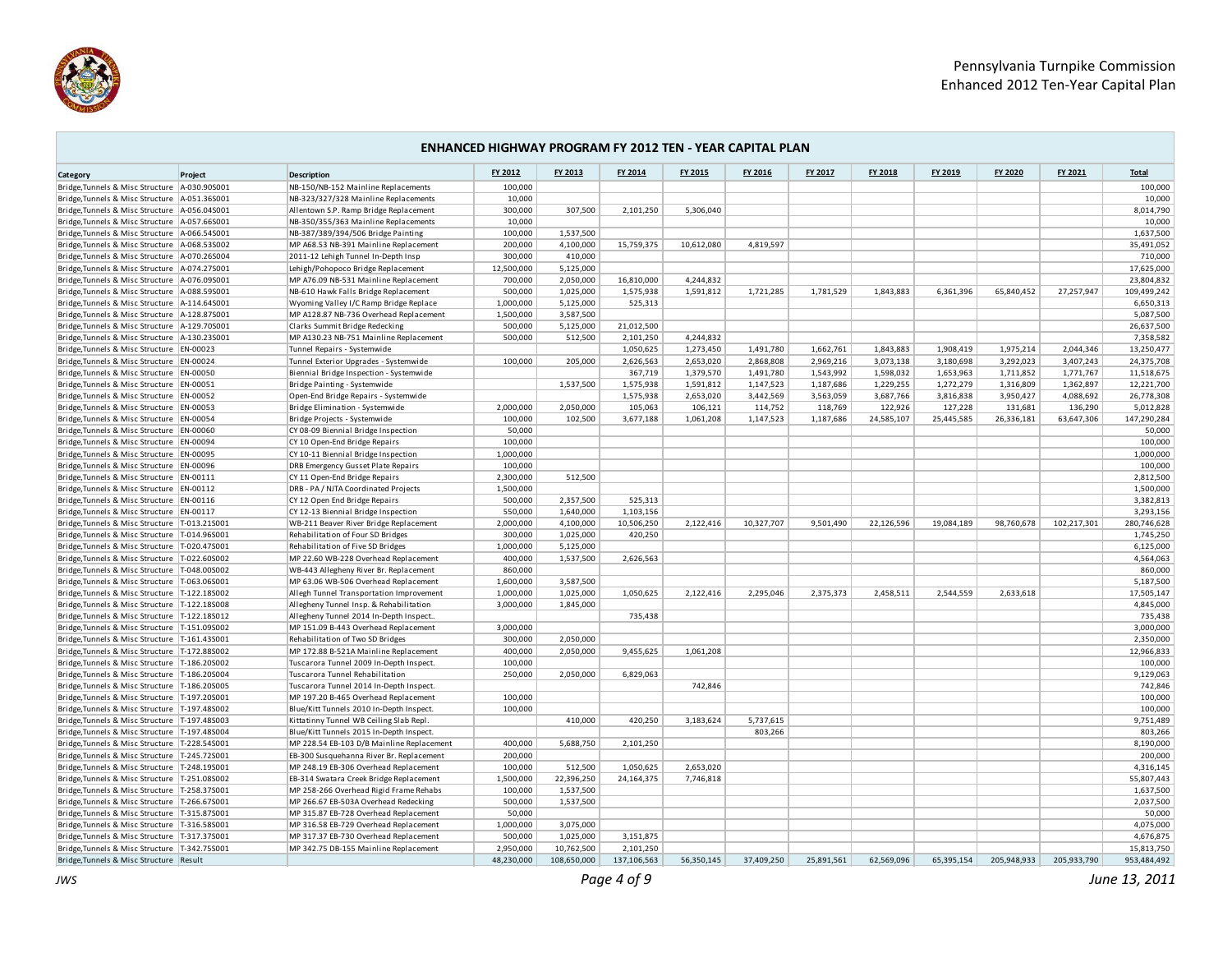

## **Category Project Description FY 2012 FY 2013 FY 2014 FY 2015 FY 2016 FY 2017 FY 2018 FY 2019 FY 2020 FY 2021 Total ENHANCED HIGHWAY PROGRAM FY 2012 TEN - YEAR CAPITAL PLAN** Total Reconstruction |A-020.00T002 |MP A20-A30 Total Reconstruction | 79,000,000 65,805,000 60,621,063 58,366,440 63,113,765 33,255,217 | | | | 360,161,484 360,161,484 Total Reconstruction A-031.00T001 MP A31-A38 Total Reconstruction 2,500,000 3,587,500 6,829,063 10,612,080 11,475,230 17,815,295 86,047,873 76,336,756 46,088,316 0 261,292,112 Total Reconstruction MP A38-A44 Total Reconstruction 1,000,000 2,050,000 2,101,250 2,122,416 2,295,046 9,501,490 11,063,298 12,722,793 19,752,136 95,402,815 158,011,243 Total Reconstruction EN-00040 Design Management -Total Reconstructions 3,500,000 2,562,500 2,101,250 2,653,020 2,868,808 2,969,216 3,073,138 3,180,698 3,292,023 3,407,243 29,607,896 Total Reconstruction EN-00048 Total Reconstructions - Systemwide 0 0 0 0 0 0 0 0 0 55,878,791 55,878,791 Total Reconstruction T-028.45T001 MP 28-31 Total Reconstruction 500,000 2,562,500 3,677,188 6,897,852 11,475,230 11,876,863 14,751,064 50,891,171 39,504,271 0 142,136,138 Total Reconstruction T-031.20T003 MP 31-38 Total Reconstruction (Constr) 37,000,000 12,300,000 0 0 0 0 0 0 0 0 49,300,000 Total Reconstruction T-040.00T001 MP 40-48 Total Reconstruction 6,700,000 24,343,750 62,144,469 47,754,360 11,475,230 15,439,922 48,309,734 40,076,797 0 0 256,244,262 Total Reconstruction MP 56-67 Total Reconstruction 500,000 2,562,500 3,677,188 6,897,852 11,475,230 11,876,863 12,292,553 82,698,152 85,592,587 47,701,407 265,274,333 Total Reconstruction T-067.00T001 MP 67-75 Total Reconstruction (Design) 50,000 0 0 0 0 0 0 0 0 0 50,000 Total Reconstruction T-067.00T003 MP 67-75 Total Reconstruction (Constr) 13,000,000 0 0 0 0 0 0 0 0 0 13,000,000 Total Reconstruction |T-099.00T002 | MP 99-109 Total Reconstruction | 8,250,000 9,737,500 15,759,375 47,754,360 40,163,305 65,322,747 30,731,383 | | | 217,718,670 Total Reconstruction T-129.00T001 MP 128-134 Total Reconstruction 3,900,000 8,097,500 9,455,625 15,918,120 45,900,920 41,569,021 55,316,490 31,806,982 0 0 211,964,657 Total Reconstruction T-149.50T002 MP 149-155 Total Reconstruction 5,000,000 6,201,250 3,624,656 2,122,416 16,065,322 23,753,726 73,755,320 44,529,774 0 0 175,052,464 Total Reconstruction 7-179.50T001 MP 180-186 Total Reconstruction 1 1,900,298 2,458,511 2,417,331 2,501,937 2,453,215 11,731,292 Total Reconstruction T-199.00T002 MP 199-214 Total Reconstruction (Design) 2,000,000 2,050,000 1,134,675 0 0 0 0 0 0 0 5,184,675 Total Reconstruction T-199.00T005 MP 199-202 Total Reconstruction (Constr) 19,600,000 12,300,000 5,253,125 0 0 0 0 0 0 0 37,153,125 Total Reconstruction 17-202.00T001 MP 202-206 Total Reconstruction(Constr) 4.244,832 2.2950.460 19,002,981 46.198.273 Total Reconstruction 7-206.00T001 MP 206-211 Total Reconstruction (Constr) 7,687,500 36,771,875 26,530,200 5,737,615 0 0 76,727,190 Total Reconstruction 17-214.00T002 MP 214-227 Total Reconstruction (Design) 3,000,000 3,075,000 1,050,625 New State Seconstruction 7,125,625 7,125,625 7,125,625 1,125,625 1,125,625 1,125,625 1,125,625 1,125,625 1,125,625 1 Total Reconstruction T-215.00T001 MP 215-220 Total Reconstruction (Constr) 34,500,000 23,575,000 0 0 0 0 0 0 0 0 58,075,000 Total Reconstruction T-220.00T001 MP 220-227 Total Reconstruction (Constr) 1,500,000 4,100,000 11,556,875 37,142,280 42,458,351 22,566,040 0 1 10 1,323,546 Total Reconstruction 7-242.00T002 MP 242-245 Total Reconstruction 3,500,000 11,582,500 26,265,625 26,530,200 17,212,845 0 0 85,091,170 Total Reconstruction T-312.00T003 MP 312-320 Total Reconstruction 2,000,000 2,562,500 4,202,500 4,244,832 4,590,092 9,501,490 6,146,277 89,059,548 92,176,633 68,144,868 282,628,740 Total Reconstruction MP 320-326 Total Reconstruction 10,000,000 5,125,000 21,012,500 74,284,560 80,326,510 59,384,315 250,132,985 Total Reconstruction |T-326.20T001 MP 326-333 Total Reconstruction | 500,000 512,500 | | | | | | | | | | | | | | | 1,012,500 Total Reconstruction Result 237,500,000 212,380,000 277,238,925 374,075,820 389,584,059 345,735,484 343,945,640 433,720,001 288,907,903 272,988,340 3,176,076,171 Interchanges A-075.86P002 Mahoning Valley I/C Rehab 0 0 0 0 0 237,537 614,628 636,140 658,405 20,443,460 22,590,169 Interchanges A-087.00P001 SR 903 All-Electronic I/C 500,000 10,321,750 14,971,406 4,350,953 0 0 0 0 0 0 30,144,109 Interchanges A-105.44P002 Wilkes-Barre I/C Rehabilitation 0 0 0 212,242 573,762 593,843 614,628 19,084,189 10,534,472 681,449 32,294,584 Interchanges EN-00061 I/C Rehabilitations - Systemwide 100,000 563,750 577,844 583,664 1,204,899 1,247,071 1,290,718 4,452,977 8,559,259 954,028 19,534,210 Interchanges EN-00115 All-Electronic Toll Conversion 1,000,000 512,500 0 0 0 0 0 254,456 658,405 0 2,425,360 Interchanges T-056.44P001 Pittsburgh I/C Rehabilitation 500,000 1,537,500 7,354,375 15,918,120 8,032,661 0 0 0 0 0 33,342,656 Interchanges New Stanton I/C Rehabilitation 205,000 525,313 53,604 573,762 17,815,295 9,834,043 636,140 30,120,155 Interchanges T-236.22P001 Gettysburg I/C Rehabilitation 50,000 0 0 0 0 0 0 0 0 0 50,000 Interchanges T-319.30P001 SR 29 All-Electronic I/C 40,000,000 11,275,000 0 0 0 0 0 0 0 0 51,275,000 Interchanges T-355.00P001 I-95 I/C 17,630,000 29,725,000 45,702,188 67,386,708 93,178,868 132,070,717 96,127,767 0 0 0 481,821,247 Interchanges Result 59,780,000 54,140,500 69,131,125 88,982,291 103,563,951 151,964,463 108,481,783 25,063,901 20,410,540 22,078,937 703,597,491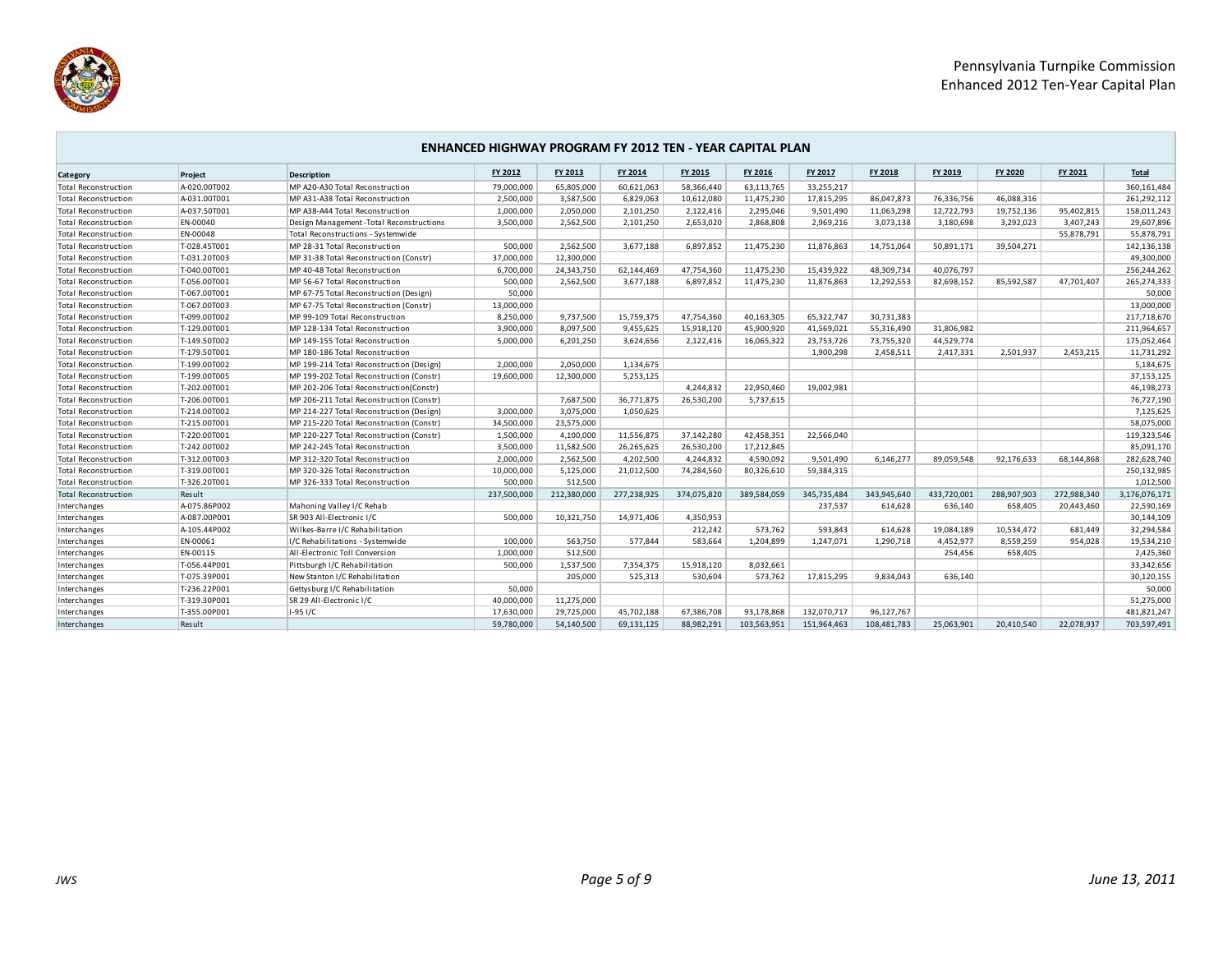



## **Category Project Description FY 2012 FY 2013 FY 2014 FY 2015 FY 2016 FY 2017 FY 2018 FY 2019 FY 2020 FY 2021 Total ENHANCED HIGHWAY PROGRAM FY 2012 TEN - YEAR CAPITAL PLAN** Highway Miscellaneous |EN-00026 |Rock Cuts - Systemwide 260,021 265,838 261,721 288,247 299,056 311,260 313,138 328,628 337,368 2,915,277 Highway Miscellaneous EN-00027 Major Guide Sign Update/Replacement 1,550,000 973,750 998,094 275,914 298,356 308,798 381,069 458,021 474,051 490,643 6,208,696 Highway Miscellaneous |EN-00031 | Traffic Studies - Systemwide | 430,000 | 307,500 | 315,188 | 318,362 | 401,633 | 415,690 | 430,239 | 508,912 | 526,724 477,014 4,131,262 Highway Miscellaneous EN-00032 20,000 20,500 21,013 21,224 22,950 23,754 24,585 25,446 26,336 27,258 233,066 Highway Miscellaneous EN-00035 O/E Engineering Services - Systemwide 1,200,000 1,230,000 1,260,750 1,379,570 1,606,532 1,781,529 1,966,809 2,035,647 2,106,894 2,180,636 16,748,368 Highway Miscellaneous EN-00037 PADOT/Other Agency Project Coordination 10.000 2,203,750 105,063 106,121 114,752 118,769 122,926 127,228 131,681 136,290 3,316,578 Highway Miscellaneous [EN-00046 | Warranty Activities for D/B Projects | 100,000 51,250 | | | | | | | | | | | | | | | | 151,250 Highway Miscellaneous EN-00062 Project Man.&Const Documentation System 430,000 246,000 252,150 265,302 286,881 308,798 319,606 330,793 342,370 354,353 3,136,254 Highway Miscellaneous EN-00063 Electronic Bidding System 700,000 717,500 735,438 742,846 803,266 831,380 860,479 890,595 921,766 954,028 8,157,298 Highway Miscellaneous EN-00064 Design/Construction Audit Services 100,000 102,500 105,063 0 0 0 0 0 0 0 307,563 Highway Miscellaneous EN-00089 BMP(Stormwater) Maintenance - Systemwide 1,040,000 512,500 525,313 530,604 573,762 593,843 614,628 636,140 658,405 681,449 6,366,642 Highway Miscellaneous EN-00092 Engineering Automation/Pavement Mngment 830,000 768,750 525,313 530,604 573,762 593,843 614,628 636,140 658,405 681,449 6,412,892 Highway Miscellaneous |EN-00098 | Tree Clearing - Systemwide | 30,000 461,250 472,781 530,604 573,762 593,843 614,628 636,140 658,405 681,449 5,252,860 Highway Miscellaneous EN-00099 MP 224-268 ITS Installation 4,000,000 1,025,000 0 0 0 0 0 0 0 0 5,025,000 Highway Miscellaneous EN-00103 Project Collaboration System 1,200,000 1,332,500 1,418,344 1,485,691 1,663,908 1,781,529 1,905,346 2,162,875 2,338,575 2,316,926 17,505,694 Highway Miscellaneous EN-00104 ITS Projects - Systemwide 0 4,612,500 4,727,813 4,775,436 5,163,854 5,344,588 5,531,649 5,725,257 5,925,641 6,133,038 47,939,775 Highway Miscellaneous EN-00107 General Consulting Engineer Services | 3,075,000 3,256,938 3,395,866 3,786,826 4,038,133 4,302,394 4,452,977 4,608,832 4,770,141 35,687,106 Highway Miscellaneous EN-00119 FY 12 General Consulting Engineer 3,000,000 0 0 0 0 0 0 0 0 0 3,000,000 Highway Miscellaneous EN-000?? Geotechnical Projects - Systemwide 500,000 512,500 525,313 530,604 573,762 593,843 614,628 636,140 658,405 681,449 5,826,642 Highway Miscellaneous IT-00013 ITS Enhancement Projects Phase 4-6 5,000,000 0 0 0 0 0 0 0 0 0 5,000,000 Highway Miscellaneous IT-00016 ITS Installed Base Improvements 300,000 0 0 0 0 0 0 0 0 0 300,000 Highway Miscellaneous IT-00038 Wireless Telecommunications / HAR System 400,000 0 0 0 0 0 0 0 0 0 400,000 Highway Miscellaneous Result 21,230,222 Result 21,230,200 18,412,771 15,510,406 15,150,470 16,732,252 17,627,399 18,614,872 19,575,446 20,265,117 20,903,489 184,022,222 HIGHWAY PROGRAM Total 456,280,000 489,882,021 592,187,963 595,588,797 604,189,439 601,208,942 597,471,205 594,709,287 597,883,401 590,049,423 5,719,450,479 Federally Reimbursed Funds 9,120,000 9,500,000 5,740,000 23,000,000 61,200,000 74,100,000 31,500,000 0 0 0 214,160,000 PTC Funds 447,160,000 480,144,521 586,157,375 571,181,013 533,961,032 513,201,387 558,749,662 594,709,287 597,883,401 590,049,423 5,473,197,102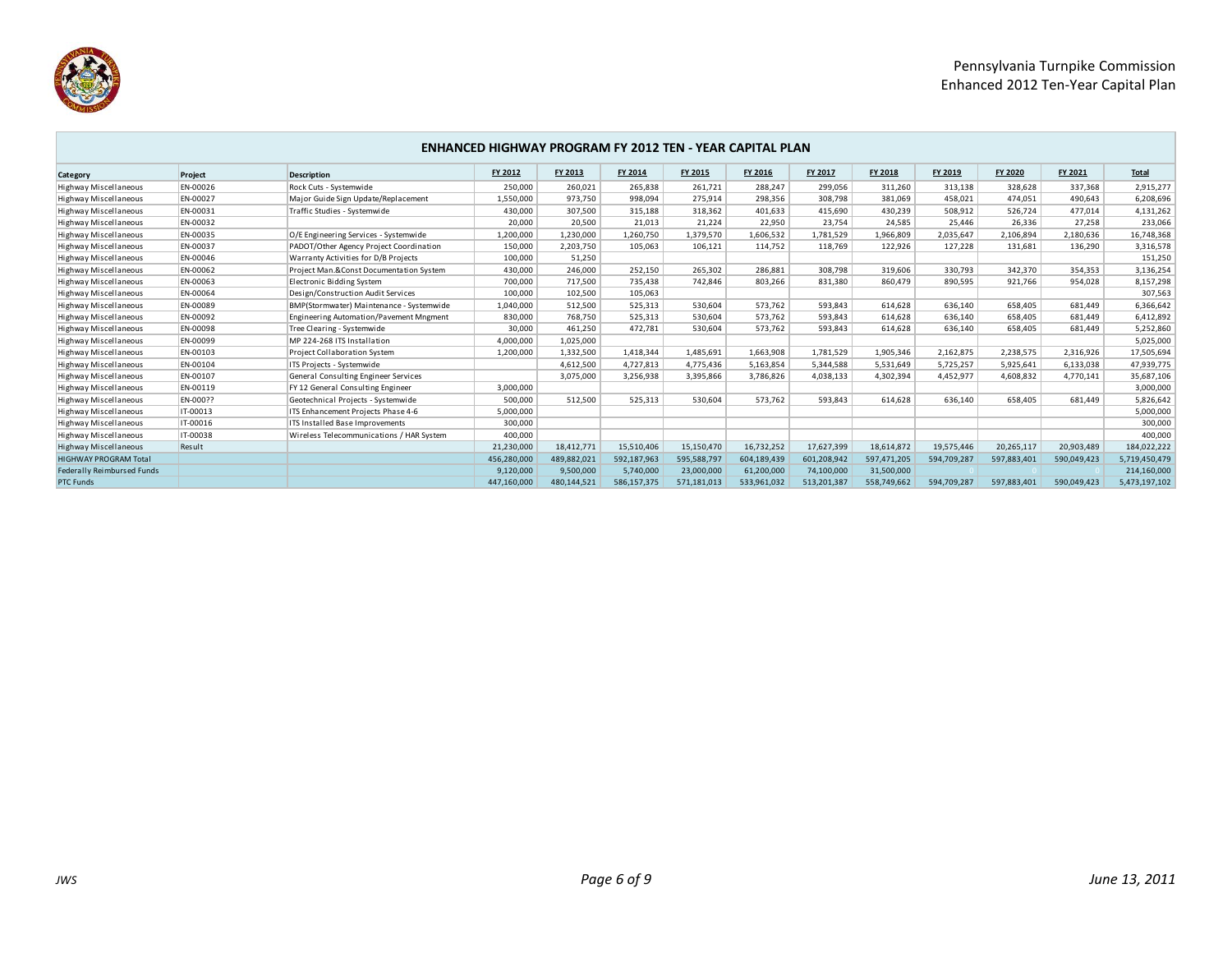

|                          | FEMO PROGRAM FY2012 TEN - YEAR CAPITAL PLAN |                                          |            |            |            |            |            |            |            |            |            |            |              |
|--------------------------|---------------------------------------------|------------------------------------------|------------|------------|------------|------------|------------|------------|------------|------------|------------|------------|--------------|
| Category                 | Project                                     | <b>Description</b>                       | FY 2012    | FY 2013    | FY 2014    | FY 2015    | FY 2016    | FY 2017    | FY 2018    | FY 2019    | FY 2020    | FY 2021    | <b>Total</b> |
| Re-capitalization        | A-094.64F001                                | Renovations at Pocono Maintenance Facili |            |            |            |            |            |            |            |            |            |            |              |
| Re-capitalization        | EN-00017                                    | Communications Towers Replacement Variou | 335,000    | 348.500    |            | 1,061,208  | 1,147,523  | 1,185,174  | 466,286    | 218.145    | 541,532    | 1,362,897  | 6,666,266    |
| Re-capitalization        | G-000.55F001                                | WRO - Data - Disaster Recovery           | 400,000    |            |            |            |            |            |            |            |            |            | 400,000      |
| Re-capitalization        | G-007.10F001                                | Greensburg Energy \ HVAC Improvements    | 450,000    |            |            |            |            |            |            |            |            |            | 450,000      |
| Re-capitalization        | T-039.62F001                                | Reconstruct Salt Dome at Gibsonia Maint. | 100,000    |            |            |            |            |            |            |            |            |            | 100,000      |
| Re-capitalization        | T-154.42F004                                | Renovate Everett Fares/PSP: Renovate exi | 500,000    | 5,125,000  |            |            |            |            |            |            |            |            | 5,625,000    |
| Re-capitalization        | Result                                      |                                          | 1,785,000  | 5,473,500  |            | 1,061,208  | 1,147,523  | 1,185,174  | 466,286    | 218.145    | 541,532    | 1,362,897  | 13,241,266   |
| Sustainment              | A-070.26F001                                | Lehigh Tunnel Heat Detectors             | 500,000    | 666,250    |            |            |            |            |            |            |            |            | 1,166,250    |
| Sustainment              | EN-00001                                    | <b>UPS Preventive Maintenance</b>        | 814,992    | 835,375    | 856,259    | 864,885    | 935,231    | 967,964    | 1,001,843  | 1,036,908  | 1,073,199  |            | 8,386,657    |
| Sustainment              | EN-00009                                    | Replace Generators at Various Locations  | 900,000    | 717.500    | 735.438    | 742,846    | 803,266    | 831,380    | 860.479    | 890.595    | 921,766    | 954,028    | 8,357,298    |
| Sustainment              | EN-00015                                    | MFE Toll 43 Lighting Maintenance         | 99,996     |            |            |            |            |            |            |            |            |            | 99,996       |
| Sustainment              | EN-00021                                    | Facility Repairs (POs)                   | 3,199,992  | 3,280,000  | 3,362,000  | 4,457,074  | 4,819,597  | 4,988,282  | 5,162,872  | 5,343,573  | 5,530,598  | 5,724,169  | 45,868,157   |
| Sustainment              | EN-00085                                    | General Fund Current Yr                  | 4,645,000  | 4,761,125  | 4,880,153  | 5,990,519  | 6,477,767  | 6,704,489  | 6,939,146  | 7,182,016  | 7,433,387  | 7,693,556  | 62,707,159   |
| Sustainment              | EN-00086                                    | Furniture--Current Year                  | 300,000    | 307,500    | 315,188    | 318,362    | 344,257    | 356,306    | 368,777    | 381,684    | 395,043    | 408,869    | 3,495,985    |
| Sustainment              | EN-00123                                    | Propane stations for vehicle fueling     | 540,000    | 512,500    |            |            |            |            |            |            |            |            | 1,052,500    |
| Sustainment              | Result                                      |                                          | 10,999,980 | 11,080,250 | 10,149,038 | 12,373,685 | 13,380,118 | 13,848,422 | 14,333,117 | 14,834,776 | 15,353,993 | 14,780,622 | 131,134,002  |
| Compliance               | EN-00014                                    | Maintenance Facilities Wastewater Recycl | 2,100,000  | 1,025,000  | 1,050,625  | 1,061,208  | 1,147,523  | 1,187,686  | 1,229,255  | 1,272,279  | 1,316,809  | 2,044,346  | 13,434,732   |
| Compliance               | EN-00087                                    | General Fund--Current FY                 | 2,800,000  | 2,050,000  | 2,101,250  | 3,183,624  | 3,442,569  | 3,563,059  | 3,687,766  | 3,816,838  | 3,950,427  | 4,088,692  | 32,684,225   |
| Compliance               | Result                                      |                                          | 4,900,000  | 3,075,000  | 3,151,875  | 4,244,832  | 4,590,092  | 4,750,745  | 4,917,021  | 5,089,117  | 5,267,236  | 6,133,038  | 46,118,957   |
| New Energy Initiative    | EN-00065                                    | PSU Energy and Facility Assessment Prog  | 305,242    | 323,824    | 343,537    | 284,377    | 401,633    | 415,690    | 430,239    | 445,298    | 460,883    | 647,327    | 4,058,051    |
| New Energy Initiative    | EN-00101                                    | <b>Energy Conservation Initiatives</b>   | 420,252    | 512,500    | 525,313    | 530,604    | 573,762    | 593,843    | 614,628    | 636,140    | 658,405    | 681,449    | 5,746,894    |
| New Energy Initiative    | EN-00102                                    | Green Power Initiatives                  | 70,000     | 102.500    | 105,063    | 106,121    | 114,752    | 118,769    | 122,926    | 127,228    | 131,681    | 136,290    | 1,135,328    |
| New Energy Initiative    | EN-00122                                    | Electric Vehicle Charging Stations       | 500,000    |            |            |            |            |            |            |            |            |            | 500,000      |
| New Energy Initiative    | Result                                      |                                          | 1,295,494  | 938,824    | 973,912    | 921,102    | 1,090,147  | 1,128,302  | 1,167,793  | 1,208,665  | 1,250,969  | 1,465,066  | 11,440,273   |
| Facilities Design        | A-075.86F001                                | Mahoning Valley Int. Kit/Restroom Rehab  | 200,000    |            |            |            |            |            |            |            |            |            | 200,000      |
| <b>Facilities Design</b> | EN-00004                                    | Future Year Projects                     |            | 2,297,894  | 11,612,889 | 14,326,308 | 14,027,984 | 14,252,236 | 14,751,064 | 15,267,351 | 15,801,708 | 14,991,871 | 117,329,306  |
| <b>Facilities Design</b> | EN-00025                                    | Service Plaza Redevelopment Systemwide   | 372,000    | 381.300    | 390.833    |            |            |            |            |            |            |            | 1,144,133    |
| Facilities Design        | EN-00109                                    | Temp Salt Storage - Devault Maintenance  | 220,000    |            |            |            |            |            |            |            |            |            | 220,000      |
| <b>Facilities Design</b> | EN-00120                                    | De-icing Liquid Storage -Systemwide      | 2,175,000  |            |            |            |            |            |            |            |            |            | 2,175,000    |
| <b>Facilities Design</b> | EN-00121                                    | Repair High Mast Lighting -Various Sites | 500,000    | 512,500    | 525.313    | 1.061.208  | 1,721,285  | 1,781,529  | 1,843,883  | 1,908,419  | 1,975,214  | 2,044,346  | 13,873,696   |
| Facilities Design        | T-021.70F001                                | Zelienople Salt Storage Facility         | 999,996    |            |            |            |            |            |            |            |            |            | 999,996      |
| <b>Facilities Design</b> | T-113.82F001                                | Reconstruct Somerset Maintenance         | 1,000,000  | 5,432,500  | 7,564,500  |            |            |            |            |            |            |            | 13,997,000   |
| Facilities Design        | T-122.18F001                                | Allegheny Tunnel-Replace Substation and  | 100,000    |            |            |            |            |            |            |            |            |            | 100,000      |
| <b>Facilities Design</b> | T-186.20F001                                | Tuscarora Tunnel-Replace Substation and  | 255,996    |            |            |            |            |            |            |            |            |            | 255,996      |
| Facilities Design        | T-214.26F003                                | Newville Salt Storage Facility           | 1,550,000  |            |            |            |            |            |            |            |            |            | 1,550,000    |
| Facilities Design        | T-243.85F003                                | NC Maint Equip Storage                   | 1,100,000  |            |            |            |            |            |            |            |            |            | 1,100,000    |
| Facilities Design        | T-247.38F004                                | TIP Building - Phase 2 - Site Work       | 999,996    | 2,665,000  |            |            |            |            |            |            |            |            | 3,664,996    |
| Facilities Design        | T-247.38F005                                | TIP Building - Phase 3 - TOC             | 2,000,004  |            |            |            |            |            |            |            |            |            | 2,000,004    |
| <b>Facilities Design</b> | T-265.54F002                                | Mount Gretna Maintenance Remodeling      | 450,000    |            |            |            |            |            |            |            |            |            | 450,000      |
| Facilities Design        | T-286.09F002                                | Replace Lighting -Reading-Lancaster IC   | 300,000    | 2,152,500  |            |            |            |            |            |            |            |            | 2,452,500    |
| Facilities Design        | T-332.37F001                                | District 4 Trades Building               | 2,000,000  |            |            |            |            |            |            |            |            |            | 2,000,000    |
| <b>Facilities Design</b> | T-333.59F001                                | Relocate Plymouth Meeting Maintenance Se | 1,100,000  | 5,432,500  | 7.564.500  |            |            |            |            |            |            |            | 14,097,000   |
| Facilities Design        | Result                                      |                                          | 15,322,992 | 18,874,194 | 27,658,034 | 15,387,516 | 15,749,269 | 16,033,765 | 16,594,947 | 17,175,770 | 17,776,922 | 17,036,217 | 177,609,626  |
| FEMO PROGRAM Total       |                                             |                                          | 34,303,466 | 39,441,768 | 41,932,858 | 33,988,343 | 35,957,149 | 36,946,409 | 37,479,164 | 38,526,474 | 40,190,653 | 40,777,840 | 379,544,124  |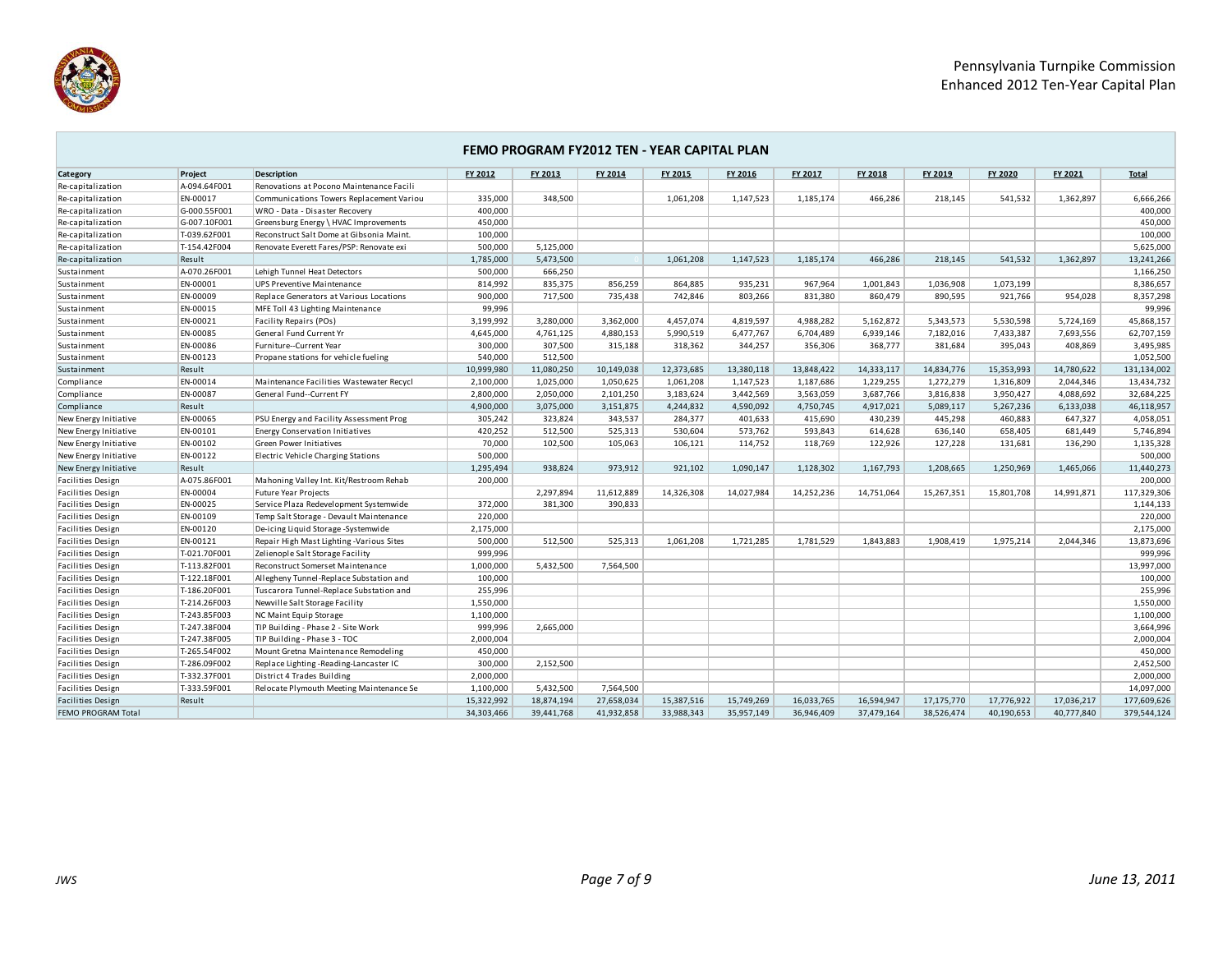

|                                      | FLEET EQUIPMENT PROGRAM FY 2011 TEN - YEAR CAPITAL PLAN |                        |            |            |            |           |           |           |            |            |            |            |              |
|--------------------------------------|---------------------------------------------------------|------------------------|------------|------------|------------|-----------|-----------|-----------|------------|------------|------------|------------|--------------|
| Category                             | Project                                                 | <b>Description</b>     | FY 2012    | FY 2013    | FY 2014    | FY 2015   | FY 2016   | FY 2017   | FY 2018    | FY 2019    | FY 2020    | FY 2021    | <b>Total</b> |
| Fleet Equipment                      | FE-2011                                                 | Fleet Equipment FY2011 |            |            |            |           |           |           |            |            |            |            |              |
| Fleet Equipment                      | FE-2012                                                 | Fleet Equipment FY2012 | 14,831,250 |            |            |           |           |           |            |            |            |            | 14,831,250   |
| Fleet Equipment                      | FE-2013                                                 | Fleet Equipment FY2013 |            | 10,922,335 |            |           |           |           |            |            |            |            | 10,922,335   |
| Fleet Equipment                      | FE-2014                                                 | Fleet Equipment FY2014 |            |            | 12,794,898 |           |           |           |            |            |            |            | 12,794,898   |
| Fleet Equipment                      | FE-2015                                                 | Fleet Equipment FY2015 |            |            |            | 8,771,187 |           |           |            |            |            |            | 8,771,187    |
| Fleet Equipment                      | FE-2016                                                 | Fleet Equipment FY2016 |            |            |            |           | 8,583,319 |           |            |            |            |            | 8,583,319    |
| Fleet Equipment                      | FE-2017                                                 | Fleet Equipment FY2017 |            |            |            |           |           | 9,534,557 |            |            |            |            | 9,534,557    |
| Fleet Equipment                      | FE-2018                                                 | Fleet Equipment FY2018 |            |            |            |           |           |           | 12,090,053 |            |            |            | 12,090,053   |
| Fleet Equipment                      | FE-2019                                                 | Fleet Equipment FY2019 |            |            |            |           |           |           |            | 12,427,895 |            |            | 12,427,895   |
| Fleet Equipment                      | FE-2020                                                 | Fleet Equipment FY2020 |            |            |            |           |           |           |            |            | 12,964,726 |            | 12,964,726   |
| Fleet Equipment                      | FE-2021                                                 | Fleet Equipment FY2021 |            |            |            |           |           |           |            |            |            | 19,731,213 | 19,731,213   |
| Fleet Equipment                      | Result                                                  |                        | 14,831,250 | 10,922,335 | 12,794,898 | 8,771,187 | 8,583,319 | 9,534,557 | 12,090,053 | 12,427,895 | 12,964,726 | 19,731,213 | 122,651,433  |
| <b>FLEET EQUIPMENT PROGRAM Total</b> |                                                         |                        | 14,831,250 | 10,922,335 | 12,794,898 | 8,771,187 | 8,583,319 | 9,534,557 | 12,090,053 | 12,427,895 | 12,964,726 | 19,731,213 | 122,651,433  |